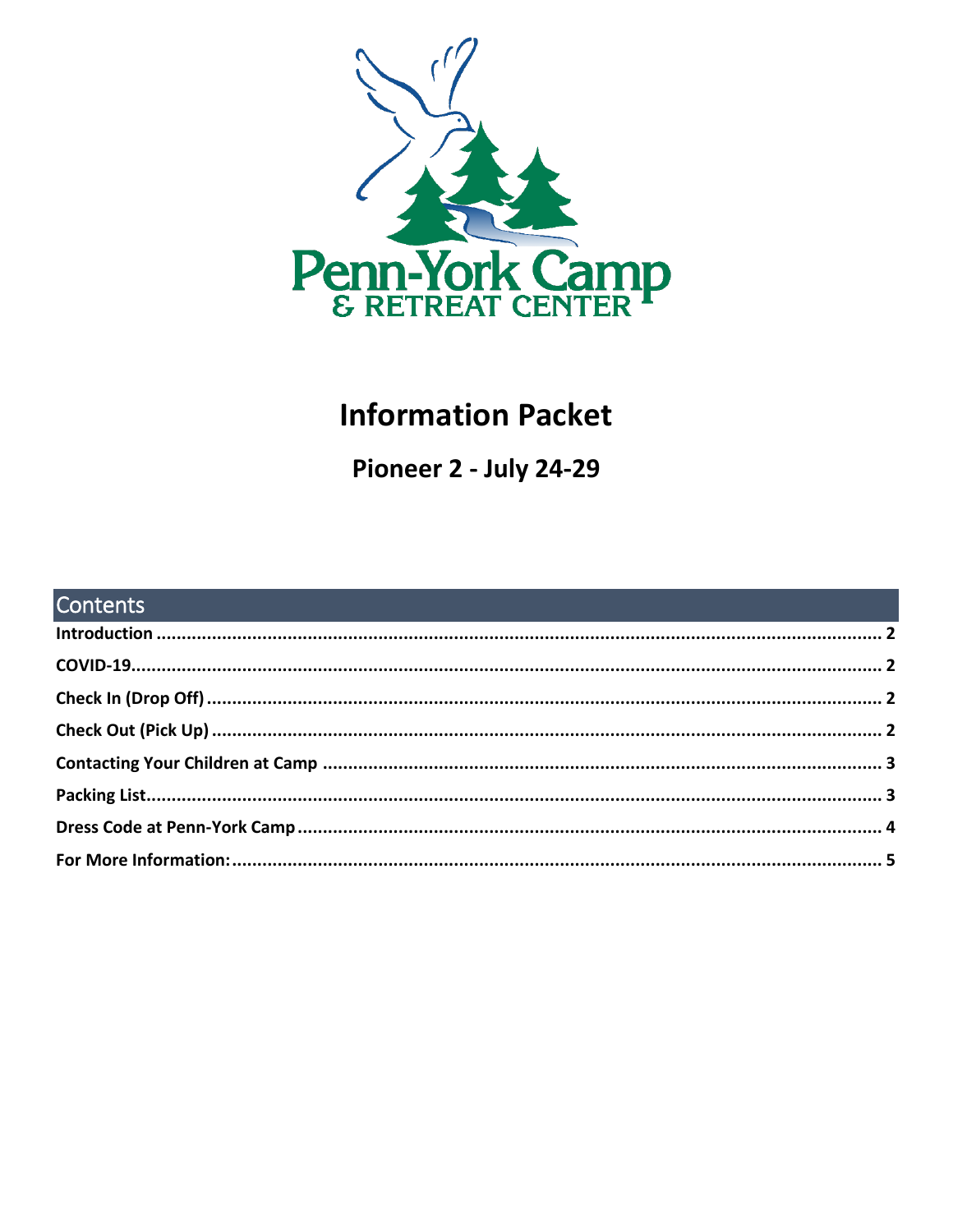### <span id="page-1-0"></span>**Introduction**

Greetings from Penn-York Camp,

We are looking forward to a great week of camp. Below you will find some basic information concerning camp here this summer. Please review this information, and if you have any questions, please contact us.

God Bless,

Crissie Office Manager

#### <span id="page-1-1"></span>COVID-19

We are intending to proceed with summer camp without any extra COVID-19 restrictions. We will continue to keep the camp cleaned and disinfected to our normal summer camp standards.

If something changes and we need to enact additional measures, we will send out that information to you at the time.

# <span id="page-1-2"></span>Check In (Drop Off)

Check in for **Pioneer 2** is on **Sunday, July 24 between 4-5 p.m.** All parents and campers should come to the **Pavilion (Next to the Alpine Center at the top of the hill)** to check their child in for camp.

**The "Medical Form and PYC Program Release Form" should be completed before arrival**. These forms are normally completed with registration or emailed to you right after registration. If you have not received these forms, please contact the PYC office.

# <span id="page-1-3"></span>Check Out (Pick Up)

Check out will begin at **6 p.m. on Friday at the Pavilion.**

Parents are asked to please not be early as it will interrupt scheduled activities. Parents can drive to the checkout location and our staff will walk you through the checkout process, which will include signing a release which will permit our staff to release your child to you. DO NOT go directly to your child's cabin as our staff are not permitted to release your child to you until you have signed the release.

If a person other than a parent/legal guardian will be picking the camper up, or if the camper will need to be picked up before the designated pick up time, then the parent should fill out the **"Pick Up – Release Form**" (located at the end of this info packet) and hand it in when you drop your child off for camp. If unforeseen circumstances make it so that you were not able to turn in the Pick Up – Release Form, call the office and explain the situation.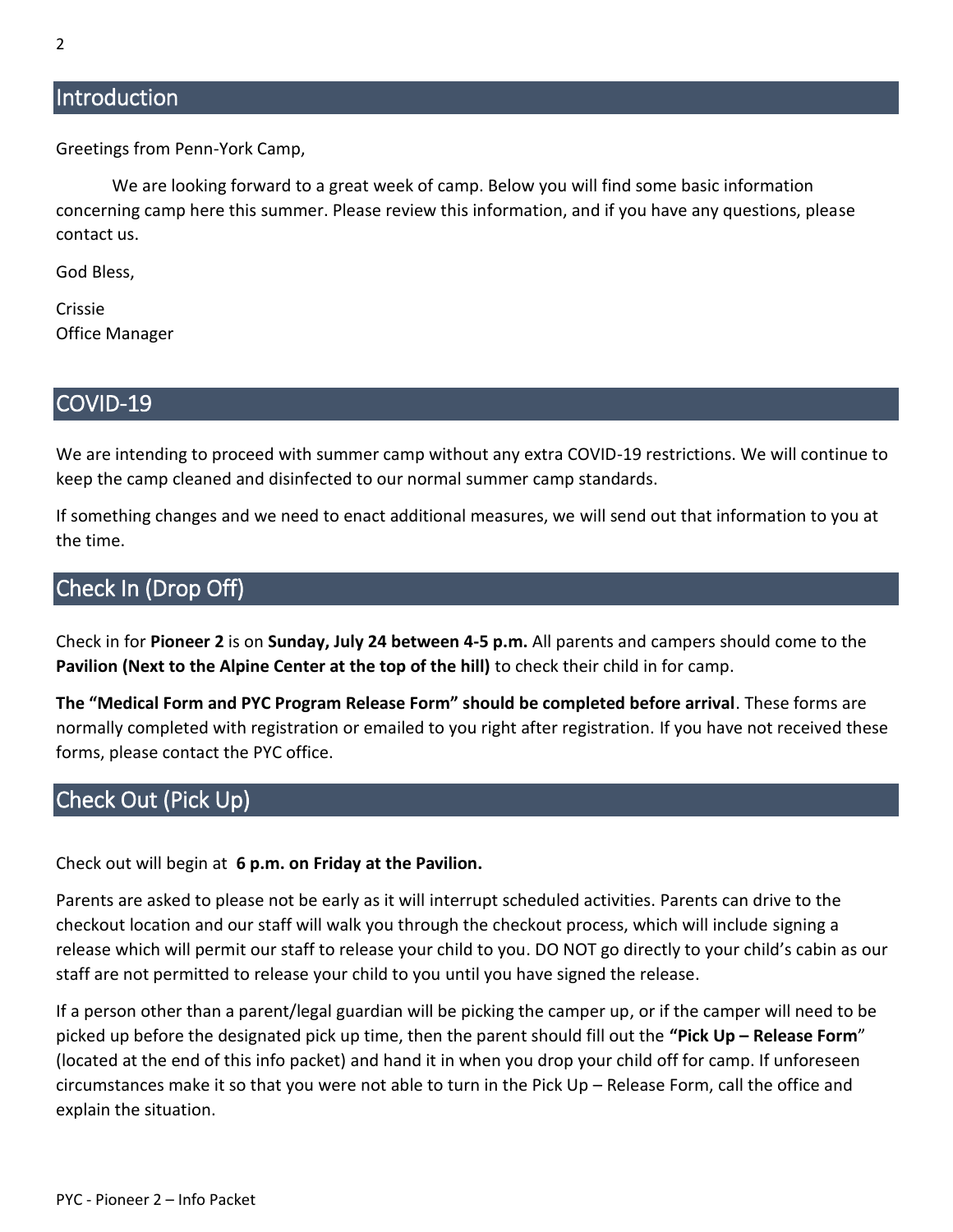# <span id="page-2-0"></span>Contacting Your Children at Camp

Parents are encouraged to write to their children while at Camp. A letter from home is often very encouraging to campers. There are two ways that a parent can do this. The first is by snail mail. If you contact your child by snail mail, we recommend that you send the letter before the week of camp starts, that way your child will be sure to receive the letter during their stay at Camp. To send mail to camp, use the following address.

Penn-York Camp Attn: *Camper's Name* 266 Northern Potter Rd. Ulysses, PA 16948

The second and faster method is to use email. To send your child an email at camp, send the email to [pennyork@pennyork.com](mailto:pennyork@pennyork.com) and put Attn: *Camper's Name* in the subject line. We will then print off the email and give it to your child.

*Please do not try to contact your children by phone.* The reason we ask this is because we have found that a phone call will often make a camper feel homesick. Therefore, we ask that parents do not call our office and ask to talk to their child. We know that this is a lot to ask, but please trust us; your child will have a great time, and we will contact you if there are any issues.

# <span id="page-2-1"></span>Packing List

#### **Packing List:**

- Outdoor Clothing
- Modest Swimsuit and Summer Wear\*
- Sleeping Clothes
- Sleeping Bag (or sheets and blankets)
- Pillow
- Shoes and Sandals
- Soap and Shampoo
- Towel and Washcloth
- Bible
- Personal Items
- Light Jacket
- Water-bottle
- Medications (Will be given to the health officer)

#### **You May Also Want To Bring:**

- Sheets for a single size mattress
- Camera
- Flashlight
- Musical Instrument
- Bug Spray
- Sunscreen

PYC - Pioneer 2 – Info Packet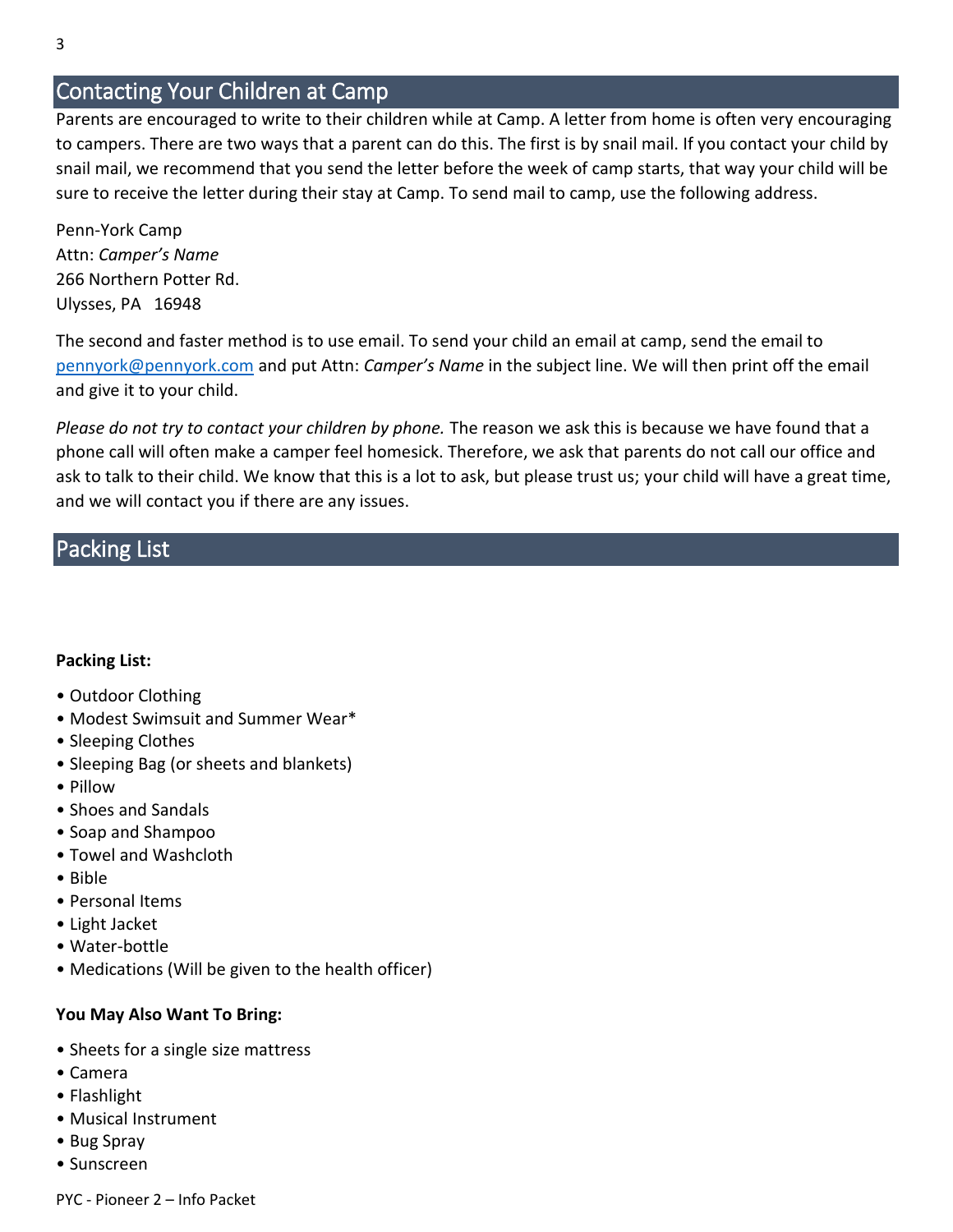- 4
- Hat
- Sunglasses
- Additional Spending Money (All campers start with a \$10 credit towards the camp store.)

#### **Do Not Bring:**

- Any type of electronic storage device that plays music or accesses the internet (iPods or MP3 players)
- Cell Phones
- Laptops
- Other Electronic Entertainment Gear
- Tobacco
- Alcohol
- Drugs
- Pornography

• Weapons (Penn-York Camp does allow campers to bring knives. However, campers cannot bring a knife with a blade length of over 4 inches.)

# <span id="page-3-0"></span>Dress Code at Penn-York Camp

- Modesty the Penn-York Definition: Penn-York Camp encourages campers to dress modestly, consistent with the instructions provided in 1 Timothy 2:9. Practically applied, shorts should be mid-thigh or longer, tank tops are permitted if not low cut at the neckline. Camis and spaghetti straps are not allowed. Underwear, cleavage, bras, and tummies should not be exposed. Immodest swimwear will require a cover up such as a dark t-shirt and/or shorts. Camp staff will provide counsel and suggestions pertaining to modesty, and if necessary will require campers to change.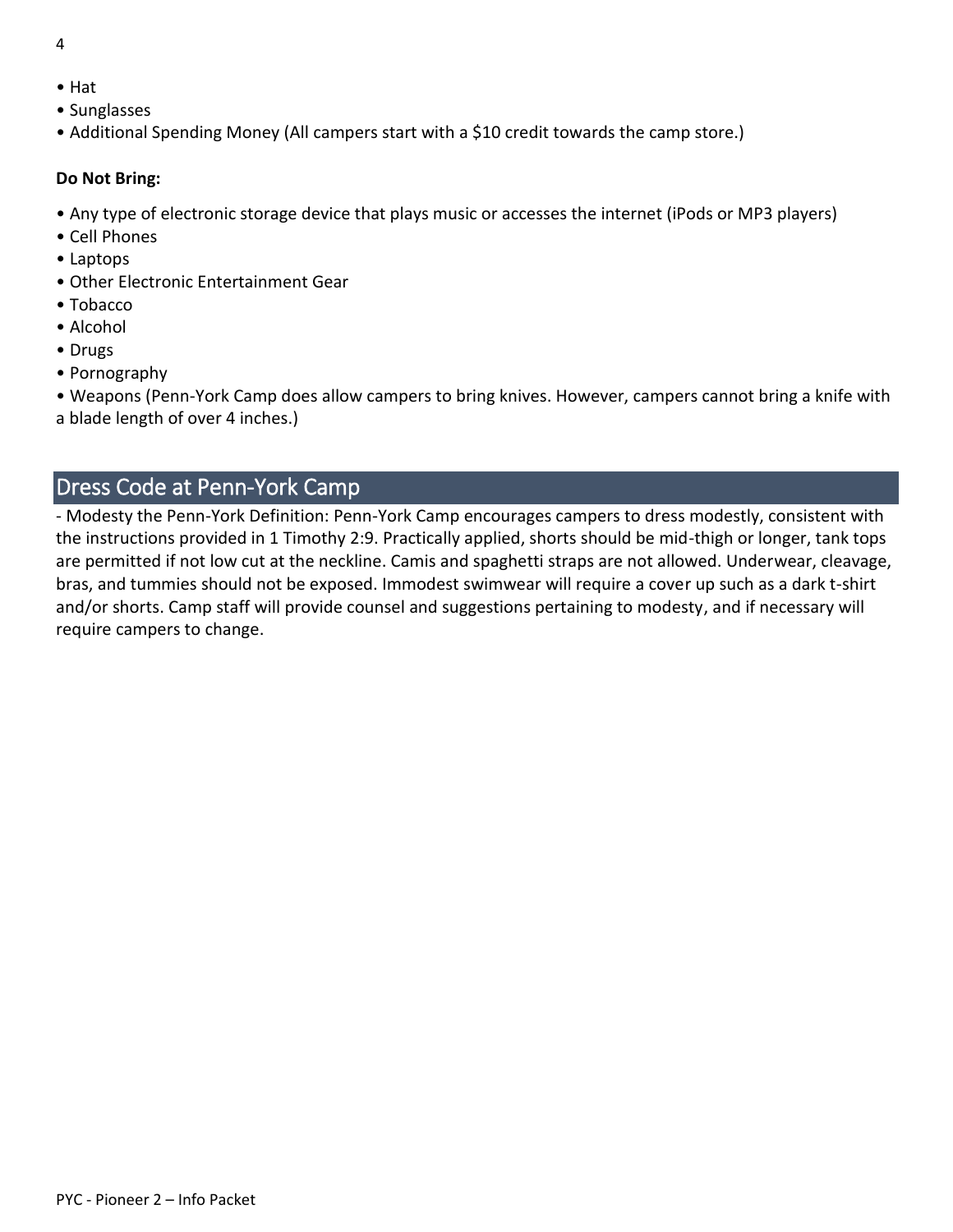# <span id="page-4-0"></span>For More Information:

Go to our website [www.pennyork.com,](http://www.pennyork.com/) hover your mouse over the "Summer Camp" tab and click on "Summer Camp FAQ." There you will find some additional info concerning our summer camps.

Or

Feel free to call us. We are in the office Monday – Friday from 8:00 a.m. till 4:00 p.m. We would be glad to answer your questions.